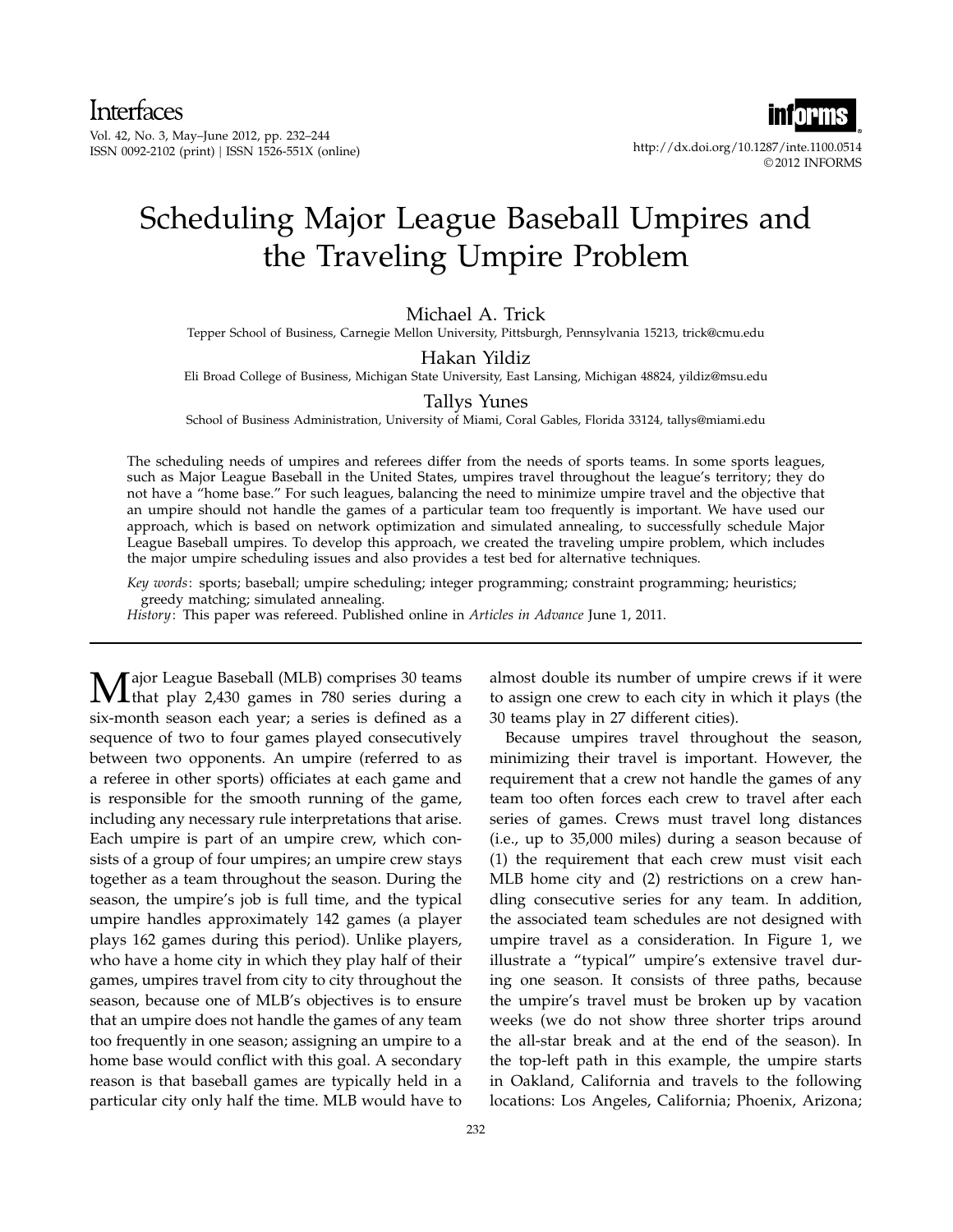

Figure 1: The graphic shows three sample paths traveled by one crew in one year (MLB teams in the United States and Canada).

San Diego, California; Dallas, Texas; Kansas City, Kansas; Pittsburgh, Pennsylvania; Tampa, Florida; Baltimore, Maryland; St. Louis, Missouri; and finally to Atlanta, Georgia. This 5,868-mile trip spans four time zones; the umpire would travel it over 38 days and would handle 35 games during this period.

The umpire scheduling problem is complex and difficult to solve because it consists of dozens of pages of constraints, including idiosyncratic constraints such as an umpire's preferred vacation dates. The schedule, which must satisfy league-imposed travel rules and restrictions, aims to optimize many conflicting goals. Prior to using our scheduling solution, one specialist, a former umpire, manually built MLB's umpire schedules using Microsoft Excel; this daunting task took weeks of planning. As an alternative to this approach, we worked with MLB to develop a heuristic; MLB accepted the schedule generated using this method in its 2006 season and used modifications of the approach during its 2008, 2009, and 2010 seasons.

To develop this heuristic, we needed a test bed for our experimentation. Because only one schedule is generated per season, we have only one instance to work with each year. This was insufficient to allow us to determine appropriate, robust methods. For example, we might design a wonderful approach to the 2006 instance only to have it do poorly using the 2007 data. We therefore developed the traveling umpire problem (TUP). The TUP is similar to the traveling tournament problem (TTP) for league scheduling, which Easton et al. (2001) introduced, and is based on the most important features of MLB umpire scheduling. The TTP (http://mat.tepper .cmu.edu/TOURN) has encouraged research on team scheduling approaches; however, it does not get mired in idiosyncratic league details. Using the TUP allowed us to test alternative approaches to umpire scheduling.

The literature contains many papers that address the scheduling of sports leagues; examples include Easton et al. (2004), Rasmussen and Trick (2008), and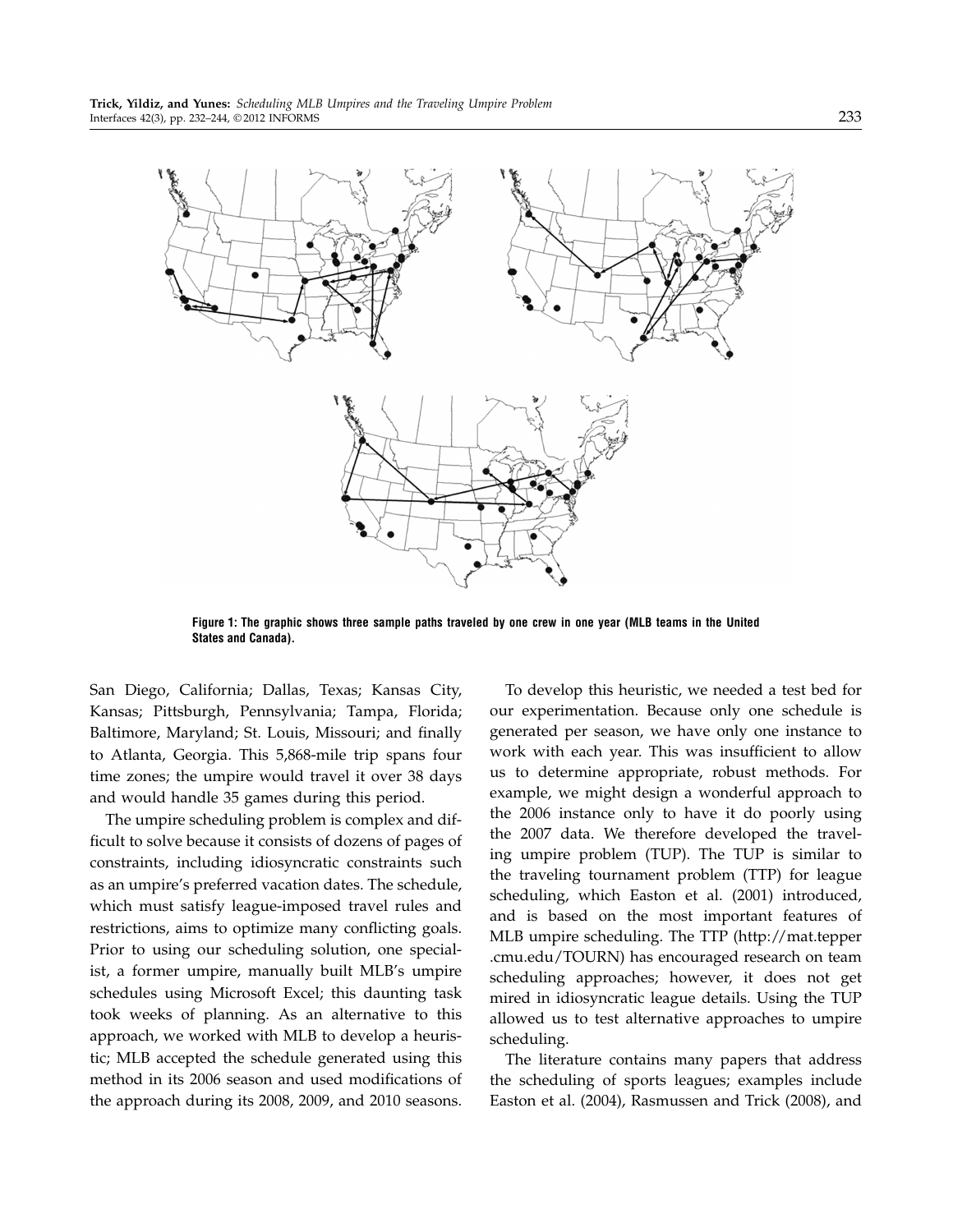Briskorn (2008). However, few papers address the scheduling of sports umpires. Duarte et al. (2007) consider a general referee assignment problem. Farmer et al. (2007) consider scheduling umpires in the US Open; two papers (Wright 1991, 2004) deal with scheduling umpires for cricket leagues. However, the issues these papers discuss are somewhat different than those that we address. In most of these papers, the primary issue involves finding qualified referees to handle games; they put much less emphasis on intergame travel and balancing travel to different stadiums.

Some studies specifically relate to MLB umpire scheduling. Evans (1988), Evans et al. (1984), and Ordonez (1997) discuss scheduling issues and approaches during the 1980s and 1990s; their work provides the basis for much of the material that we discuss in this paper. However, MLB has made many changes since that period. The most critical change occurred in 2000, when two MLB leagues combined their umpires, creating a common umpire pool. This change roughly doubled the problem size and made requirements on seeing every team much more difficult to meet.

# Problem Description

In this section, we formally define the MLB umpire scheduling problem (MLB-USP) and the TUP, which extracts the most critical aspects of the MLB-USP, but not its extraneous features.

### The MLB Umpire Scheduling Problem

In MLB, each umpire crew comprises four trained and licensed major league umpires. These crews are assembled at the beginning of each season and work as a crew all season long, with very limited exceptions. Umpire union rules require that each umpire receives four week-long vacations during the baseball season, three as a crew and one individually. Thus, MLB requires 17 umpire crews; each week, 2 crews are on vacation and 15 crews are available for scheduling to series. The umpires are assigned to a previously developed schedule of games to be played by the teams. The umpire scheduler, whose main goal is to minimize the miles that each crew travels, must adhere to many rules; some are required because of union rules or physical limitations; others attempt to accommodate umpire preferences.

In principle, the objective function of an optimization model for the MLB-USP is to minimize the total number of miles that the 17 umpire crews travel. However, when all the constraints are combined, the problem becomes infeasible. Hence, we break the constraint set into two types, hard constraints and soft constraints; we summarize each below.

Hard Constraints. These constraints must always be satisfied for a schedule to be considered acceptable. Crews must not

• travel from the West Coast to the East Coast without an intermediate day off;

• umpire consecutive series more than 1,700 miles apart without an intermediate day off;

• travel more than 300 miles preceding a series whose first game is a day game (i.e., before 4 PM).

Crews must

• take three one-week prescheduled vacations (a crew cannot take its second vacation before all other crews have had their first vacation); the fourth week of vacation is taken individually and not as part of the scheduling process.

Soft Constraints. These constraints may be violated but at a penalty. Crews should not

• work more than 21 days without a day off (the "21-day rule");

• umpire more than one series played by any team within any 18-day period (the "18-day rule");

• umpire more than four series played by any team during the entire season (the "four-series rule").

Crews should

• travel to all cities at least once;

• see each team at home and on the road:

• have balanced schedules; they should travel a similar number of miles, umpire approximately the same number of games, and have the same number of days off.

In practice, we handle the soft constraints by penalizing their violation in the objective function. For example, for each umpire crew, we penalize the following measures:

• the number of times the umpire crew works more than 21 days without a day off; we penalize similarly for violations of the 18-day rule and the fourseries rule;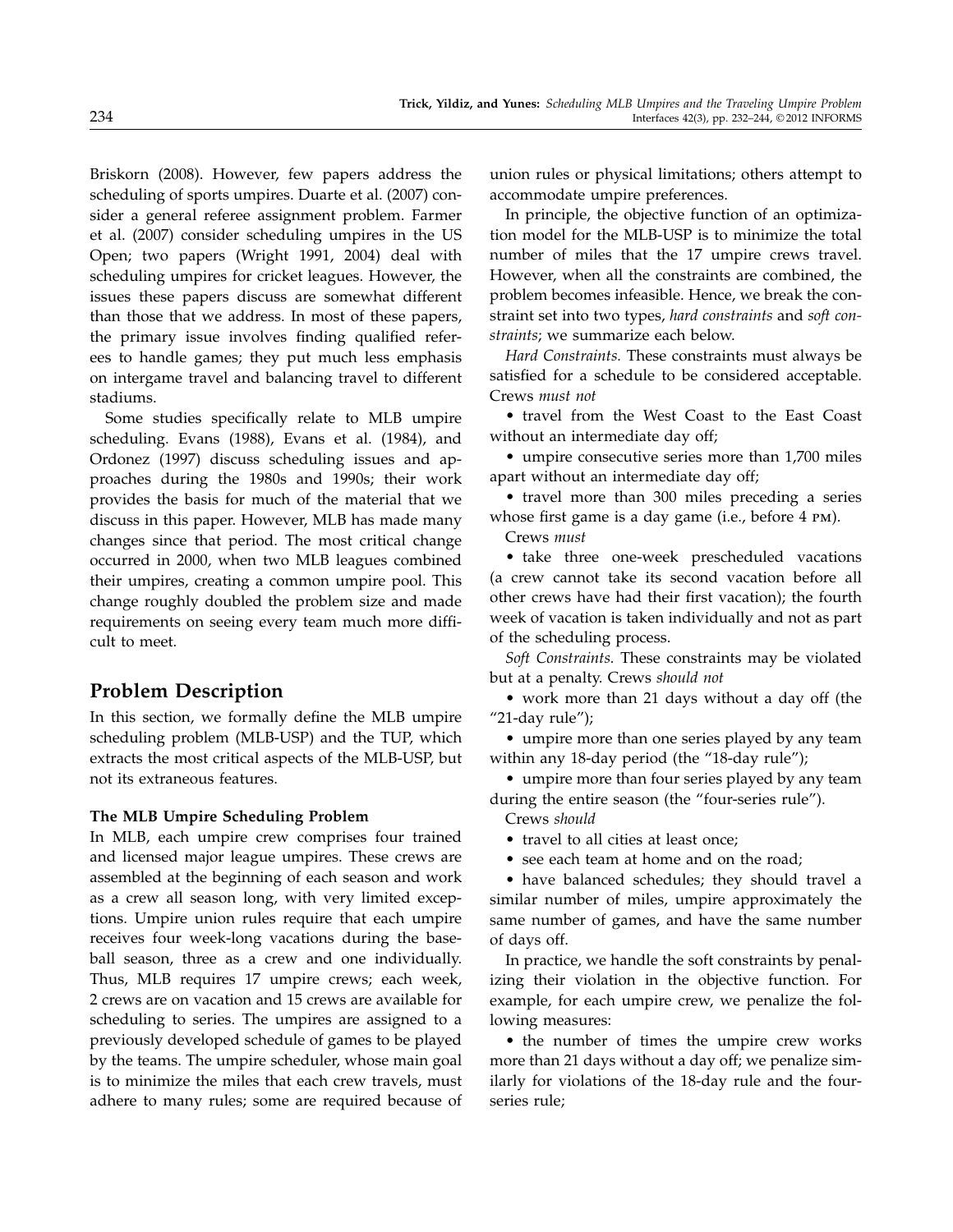• the difference between the total distance that an umpire crew travels and the average distance that all umpire crews travel; we penalize similarly for the number of games umpired and number of days off;

• the number of teams that an umpire crew does not see at home, away, or at all.

The MLB's current scheduling method incorporates "split" series (i.e., a series in which two crews cover a single series). For example, one crew works the first three games of a four-game series and then leaves for a new assignment; a new crew comes to finish the last game of the series. As another example, a crew may stay on for the first game of the next series in the stadium in which it is working and then move on to another assignment. In our approach, we avoid the use of split series whenever possible.

The concept of a *slot* is straightforward in the context of the TUP (see The Traveling Umpire Problem subsection); however, its use in the MLB-USP requires further explanation. Each series comprises two, three, or four games between the same teams in the same venue. Series are either weekday series played between Monday and Thursday or weekend series played between Friday and Sunday. Therefore, we divide each week into two slots: one for the weekdays and the other for the weekend. One Monday–Thursday slot is then subdivided into two slots because it consists of two sets of two-game series (Monday–Tuesday and Wednesday–Thursday), with an additional slot for the all-star break. Finally, we divide the season into 53 slots of 15 simultaneous series each. Some series cross over the weekday/weekend slot divisions. For example, a series might start on Monday and end on Thursday or start on Friday and end on Monday. We flag these series as crossovers of type one or type two, respectively; we then assign them to the slot that holds the majority of the games, thus simplifying the coding of our optimization algorithm. For each slot, we give each crew one assignment; we also assign 15 crews to one of the 15 series in the slot, and two crews to vacation.

This description does not exhaust the set of rules, requirements, and requests that comprises the MLB-USP. However, it is clearly sufficient to create an extremely difficult scheduling problem.

### The Traveling Umpire Problem

To explore computational approaches to the MLB-USP, we need a source of instances that mimic the problem without getting mired in the details. In this section, we introduce the TUP.

In contrast to the MLB-USP, the TUP limits the constraints to the key issues: an umpire crew should not be assigned to a team too often in short succession, and each umpire crew should be assigned to each team at some time during a season. Given these constraints, the objective is to minimize the travel of the umpire crews.

Given a double round robin tournament, in which each team plays against each other team twice, on 2*n* teams (4*n* − 2 slots), we want to assign one of *n* umpire crews to each game. Note that we do not have any extra crews, as we have in the MLB-USP.

The following constraints must be satisfied.

(1) Each game has an umpire crew;

(2) each umpire crew works exactly one game per slot;

(3) each umpire crew sees each team at least once at the team's home;

(4) no umpire crew is in a home site more than once in any  $n - d_1$  consecutive slots;

(5) no umpire crew sees a team more than once in any  $\lfloor n/2 \rfloor - d_2$  consecutive slots.

We next describe the properties of the parameters in the constraints; note that we do not arbitrarily select the parameters for Constraints (4) and (5).

Let P represent the TUP and let  $P_{(R)}$  be a relaxation of P with constraint set R, where  $R \subset \{1, 2, 3, 4, 5\}.$ 

**THEOREM 1.** For  $P_{(1,2,4)}$ , for any tournament and any game, there exists a feasible schedule that covers that game for a single crew. Moreover, Constraint (4) has the following properties: (1) when n is even, n is an upper bound on  $n - d_1$  for the existence of this feasibility, and (2) when  $n$ is odd,  $n+1$  is an upper bound on  $n-d_1$  for the existence of this feasibility.

**THEOREM 2.** For  $P_{(1,2,5)}$  and  $d_2 = 0$  for any tournament and any game, there exists a feasible schedule that covers that game for a single crew.

The proofs of both theorems are available in Yildiz (2008). Theorem 1 implies that although we do not want a crew to see the same team at home frequently,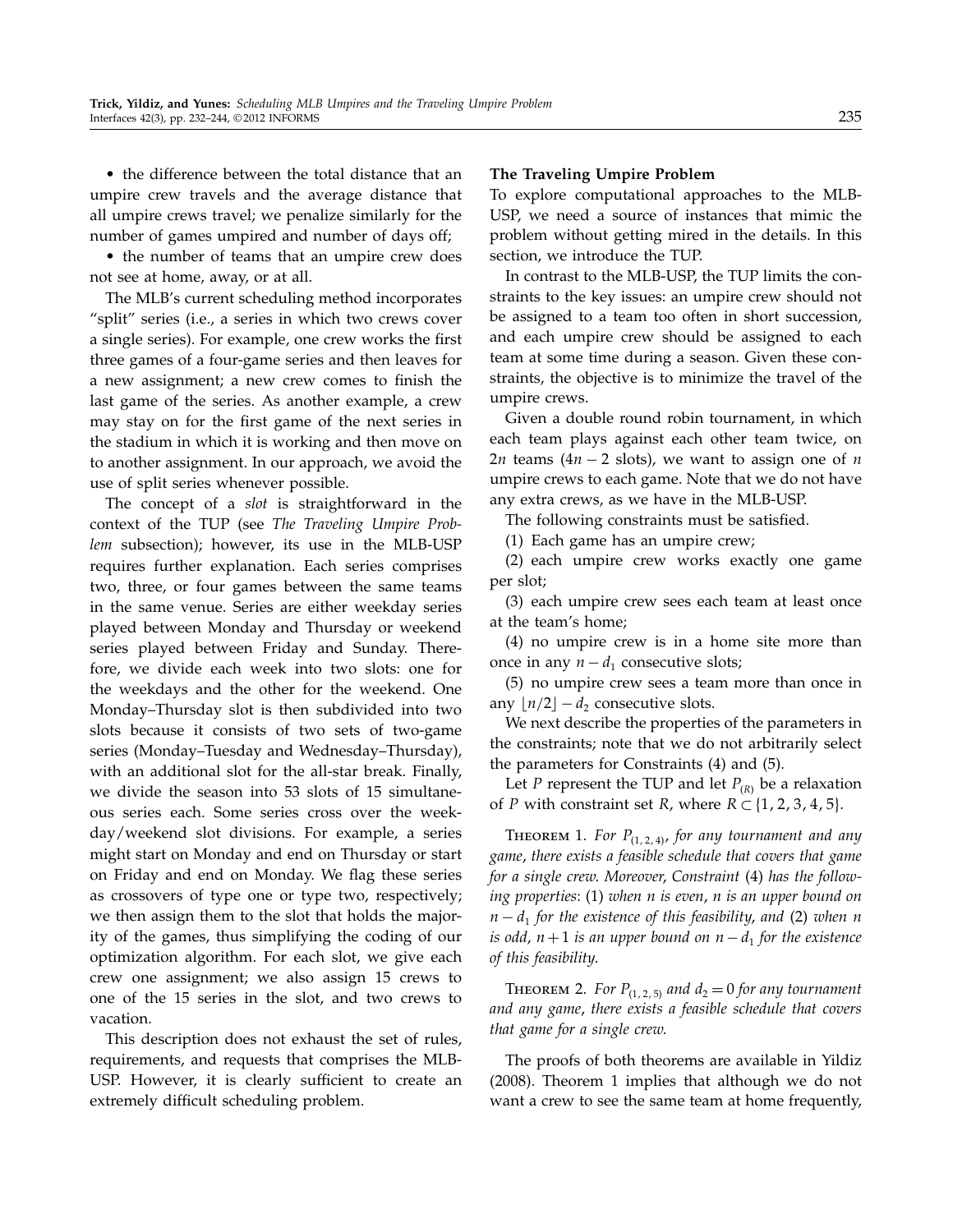| Slots       |        |        |        |        |        |        |
|-------------|--------|--------|--------|--------|--------|--------|
| UmpireCrew1 | (1, 3) | (3, 4) | (1, 4) | (3, 1) | (4, 3) | (2, 3) |
| UmpireCrew2 | (2, 4) | (1.2)  | (3, 2) | (4, 2) | (2, 1) | (4, 1) |

Table 1: This table illustrates a round robin tournament for four teams and a corresponding feasible schedule for two crews.

a limit exists on the enforcement of this constraint even for the relaxation  $P_{(1,2,4)}$  of the TUP. This limit is at most *n* consecutive games, in which case  $d_1 = 0$ . Theorem 2, on the other hand, does not imply any restrictions on the number of consecutive slots during which an umpire crew can see the same team more than once. It only shows that the relaxation  $P_{(1,2,5)}$ of the TUP is always feasible when  $d_2 = 0$ . In this case,  $d_1$  and  $d_2$  are parameters that represent the level of constraint required. Setting each to 0 leads to the most constrained system; setting each to *n* and  $\lfloor n/2 \rfloor$ , respectively, "turns off" the corresponding constraint.

We present an example of a round robin tournament for four teams and a feasible umpire schedule for  $d_1 = d_2 = 0$  in Table 1. We represent a game as a pair  $(i, j)$  where i is the home team and j is the away team. Rows correspond to crew schedules; columns correspond to games that are played in the corresponding time slots.

Using the TUP definition and the schedules from the TTP, we can generate instances with far fewer teams than MLB, allowing us to experiment with different approaches.

### Exact Solution Approaches

The MLB-USP and TUP have many characteristics in common with the vehicle routing problem with time windows (VRPTW), which also emphasizes minimizing the total travel cost of multiple routes. If we ignore TUP Constraints (3), (4), and (5), it becomes a special case of the VRPTW. VRP and almost all its variants, including VRPTW, are NP-hard (Lenstra and Kan 1981), and exact solution approaches are ineffective in solving large instances. Because both the MLB-USP and TUP have side constraints in addition to the routing constraints, solving them is more challenging than solving the VRP and its variants.

We tried various integer programming (IP) formulations of the MLB-USP (see Appendix A); however,

| Crews | Slots | Variables | Constraints | Nodes   | Optimality gap (%) |
|-------|-------|-----------|-------------|---------|--------------------|
| 17    | 3     | 5.878     | 10,028      | 143,216 | 0.23               |
| 17    | 4     | 9.607     | 14.646      | 46.495  | 0.29               |
| 17    | 5     | 12,412    | 22,230      | 23,454  | 1.11               |
| 17    | 6     | 15,513    | 26,294      | 4.919   | $\infty$           |
| 17    | 7     | 18,575    | 34,945      | 2,228   | 3.83               |
| 17    | 8     | 21.956    | 39,187      | 1,301   | 10.89              |
| 17    | 9     | 24,525    | 46,734      | 350     | 23.34              |
| 17    | 10    | 27,353    | 50,466      | 131     | $\infty$           |

Table 2: This table shows IP results for the MLB-USP. Instances ran for 20 CPU hours each.

we found all these formulations to be impractical for even a few slots, let alone the MLB's full 53 slots. In Table 2, we report the number of variables and constraints after CPLEX's preprocessing step, the number of search nodes explored in the branch-and-bound tree, and the final optimality gap. An optimality gap equal to " $\infty$ " means that no feasible solution was found within 20 hours.

Our experience with the MLB-USP carries over to the TUP, suggesting that the TUP includes constraints that cause the difficulty in solving the MLB-USP. We formulated the TUP as an IP (see Appendix B) and as a constraint program (CP) (see Appendix C). Table 3 shows the computational results for the IP and CP models for seven instances with  $d_1 = d_2 = 0$ , which means Constraints (4) and (5) are the most restrictive; the Heuristic Approach section gives more detail on how we generated these instances. We allowed a maximum of 24 CPU hours for each approach. Although both approaches were able to solve the 4-, 6-, and 8-team instances to optimality very quickly, only the IP approach could solve the 10-team instance

|                 |              |         | <b>BEST</b> distance |         | Time to prove OPT<br>or find BEST |
|-----------------|--------------|---------|----------------------|---------|-----------------------------------|
| No. of<br>teams | OPT distance | IP      | CР                   | IP      | CР                                |
| 4               | 5.176        | 5,176   | 5.176                | 0       | 0                                 |
| 6               | 14.077       | 14.077  | 14,077               | 0       | 0                                 |
| 8               | 34.311       | 34.311  | 34.311               | 2 secs  | 0                                 |
| 10              | 48.942       | 48.942  | 49.400               | 72 secs | 24 hrs                            |
| 12              | Infeasible   |         | Infeasible           | 24 hrs  | 2 mins                            |
| 14              | Unknown      | 187,374 | 176,903              | 24 hrs  | 24 hrs                            |
| 16              | Unknown      |         |                      | 24 hrs  | 24 hrs                            |

Table 3: This table shows IP and CP results for TUP with  $d_1 = d_2 = 0$ .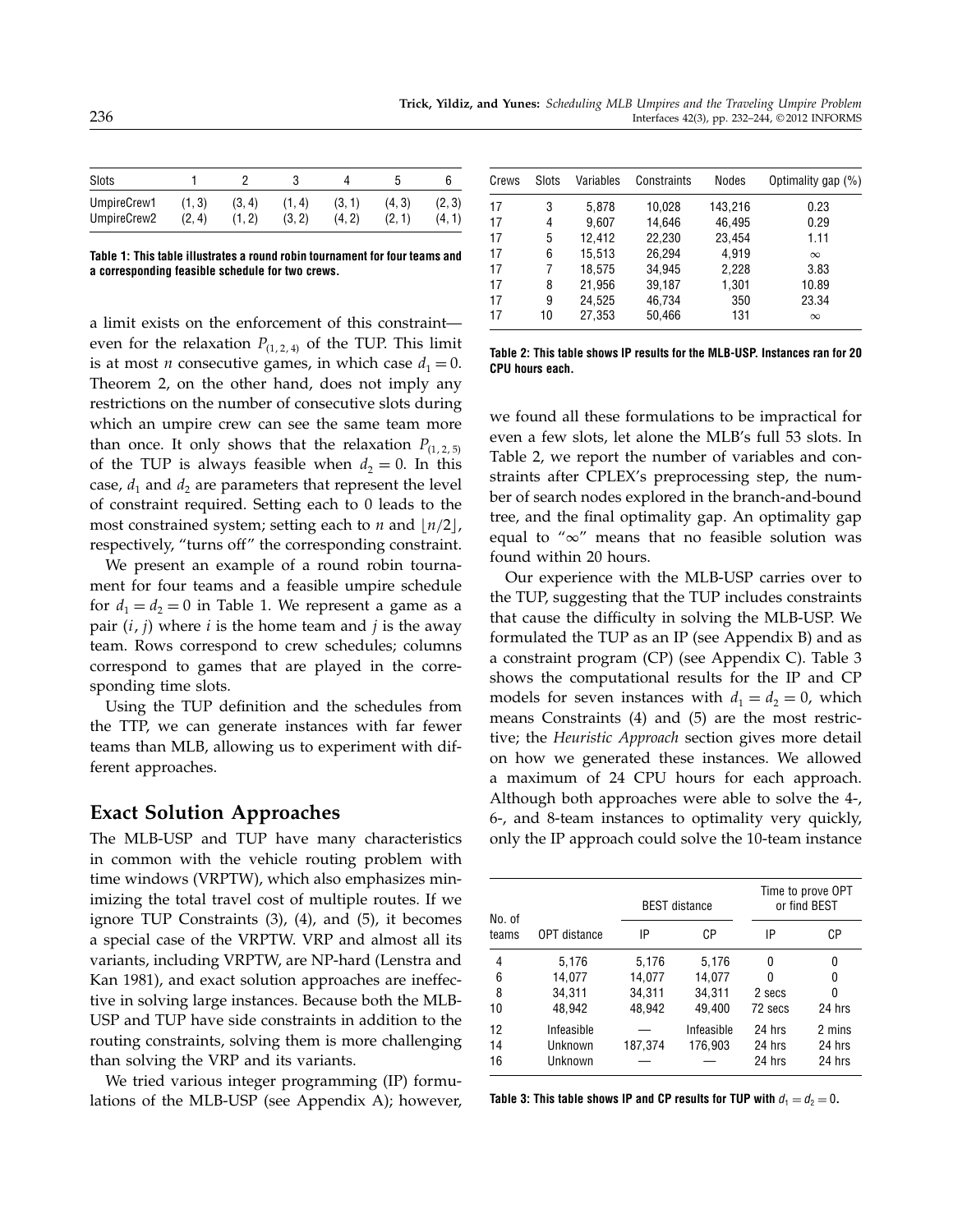to optimality within 72 seconds; the CP approach was unable to solve that instance to optimality within 24 hours. In only 25 seconds, the CP model showed the 12-team instance to be infeasible, whereas the IP model was unable to prove infeasibility in the allowed 24 hours. For the 14-team instance, no approach was able to prove optimality. However, the CP model found a much better solution for this instance much faster. Finally, no model was able to find a feasible solution for the 16-team instance.

Based on these results, finding optimal solutions to either the MLB-USP or the TUP instances with 30 teams is clearly not practical; this forces us to rely on a heuristic approach.

# Heuristic Approach

Given the difficulties we face when trying to find optimal USP solutions, we explore heuristic approaches to find good solutions in a reasonable amount of time. We begin with a simple greedy heuristic to generate an initial solution, which we then improve by using local search in a simulated annealing framework.

### Greedy Matching Heuristic

The greedy matching heuristic is a constructive heuristic that allows us to build the umpire schedules starting from the first slot and ending at the last slot. This approach is similar to that of Evans (1988) and Evans et al. (1984), who scheduled the American League umpires for several years. (The American League includes approximately half the MLB teams.)

For every slot  $t$ , the heuristic assigns umpire crews to series. The best possible assignment minimizes both the total umpire travel in slot  $t$  and the constraint violations. To do that, the heuristic solves a perfect matching problem on a bipartite graph in each slot t. This bipartite graph shows the *umpire crews* on one side of the partition and the series of slot  $t$  on the other side. Let  $E(t)$  represent the edges between the two sides. Moreover, let *u* be an umpire crew and  $(i, j)$ indicate a series played by teams  $i$  (at home) and  $j$ (away). The cost of an edge  $(u, (i, j)) =$  distance $(k, i)$  – incentive $(u, i)$  + penalty  $*$  violations $(u, i, t)$ . In this. cost function,  $k$  is the location of crew  $u$  in slot  $t-1$ ; distance $(k, i)$  is the distance between city k and team *i's* home city; incentive $(u, i)$  takes a positive value if crew  $u$  has never visited team  $i$ 's home in

the previous slots; violations $(u, i, t)$  is the number of constraint violations caused by assigning  $u$  to  $i$  at  $t$ , and penalty is a large cost associated with a single constraint violation. This cost structure guides the greedy matching heuristic toward assigning umpire crews to cities that they have not visited yet, while violating the fewest number of constraints. In slot t, if  $\sum_{(u, (i,j)) \in M(t)}$  violations $(u, i, t) > 0$ , where  $M(t)$  is the set of edges in the best matching solution at  $t$ , no feasible matching is available at  $t$ . When this happens, the greedy matching heuristic backtracks to the previous slot  $t - 1$ , picks the second-best matching, and tries again. Backtracking is made at most once at each slot. Thus, by using the greedy matching heuristic, we might end up with an infeasible solution. When that happens, we correct the infeasibility by using our improvement heuristic, which we describe in the Local Search and Simulated Annealing subsections.

### Local Search

A neighborhood of a solution S is a set of solutions that are close to S (i.e., they can be easily computed from S or they share a significant amount of structure with S). An algorithm that starts at some initial solution and iteratively moves to solutions in the neighborhood of the current solution is called a neighborhood search algorithm or a local search algorithm.

The local search for the umpire scheduling problems discussed in this paper tries to improve the solution quality at each iteration as follows. Given an umpire schedule S, we use a two-exchange move to swap the umpire crews assigned to two series played in the same slot. The neighborhood of S according to this move is the set of all schedules that can be obtained from S by performing a single two-exchange move.

### Simulated Annealing

The major disadvantage of a pure local search algorithm is that it terminates in the first local optimum it reaches, which may be far from any global optimum, because the algorithm only executes moves that generate a decrease in cost. Simulated annealing, a powerful stochastic local search method, alternatively attempts to avoid becoming trapped in a local optimum by sometimes (with a nonzero probability that gradually decreases as the algorithm continues its execution) executing a move that generates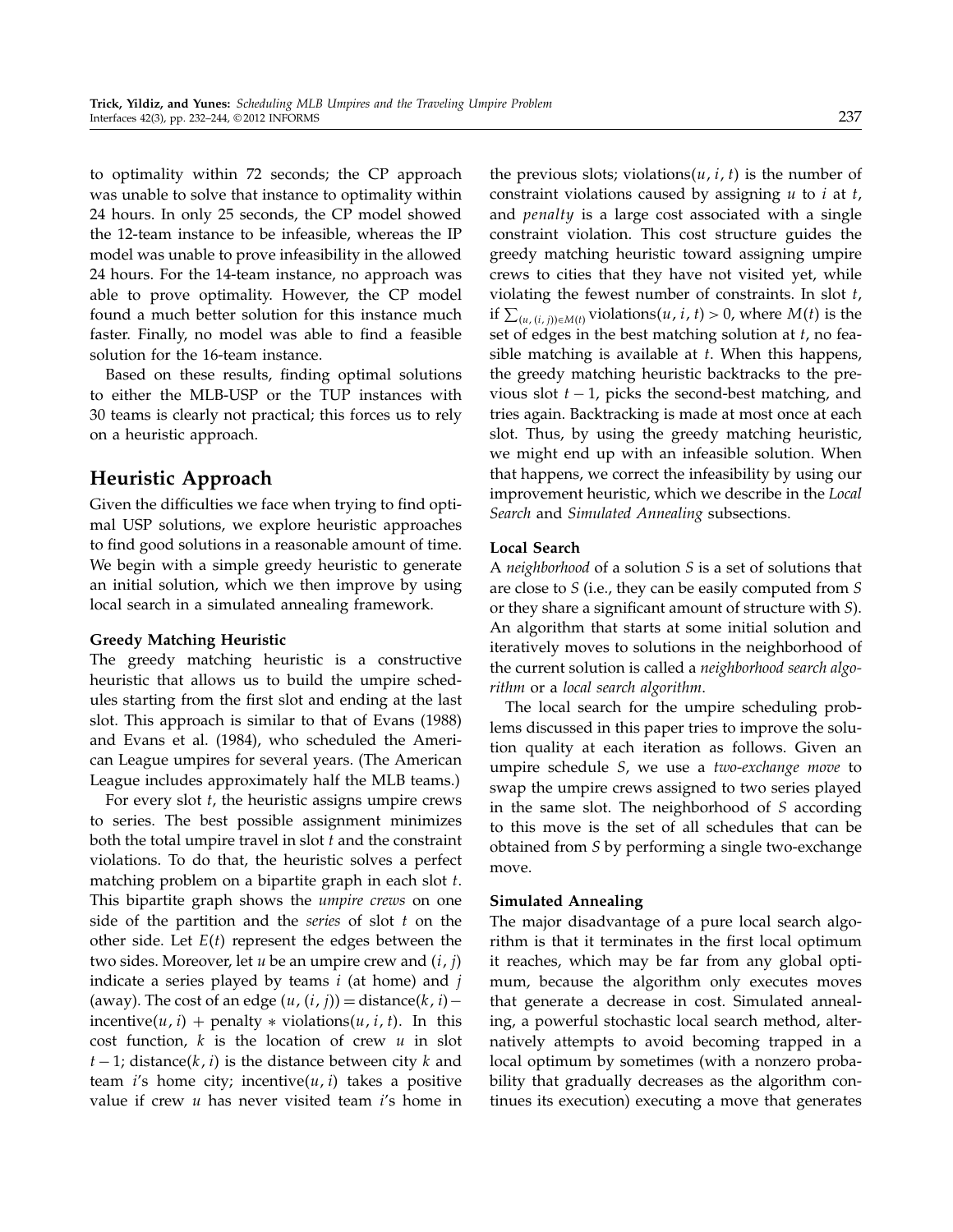an increase in cost; this can enable it to "climb out of" the local minimums.

Simulated annealing has its origins in the fields of materials science and physics (Pinedo and Chao 1999). Kirkpatrick et al. (1983) established an analogy between minimizing the cost function of a combinatorial optimization problem and the slow-cooling process of a solid by using an optimization process. This algorithm has proven to be a good technique for many applications (Vidal 1993).

Algorithm 1 shows the pseudocode for the simulated annealing algorithm that we used.

For the TUP, our cost function is the total distance that the crews travel. However, our MLB-USP cost function is more complicated. It consists of the total mileage traveled by the 17 umpire crews plus penalties related to the violation of the soft constraints described in the MLB Umpire Scheduling Problem section. All violations have their specific penalty weights (coefficients in the cost function), which we adjust empirically. For example, each traveled mile might have a weight of 1, and each violation of the 21-day rule might have a weight of 1,000; this would (approximately) mean that we would be willing to increase the total mileage by 1,000 in exchange for one fewer violation of the 21-day rule.

We empirically tested the parameters for the simulated annealing algorithm; in our tests, we used the values shown in Table 4.

Algorithm 1 (Simulated annealing).

- 1: while time limit and iteration limit not exceeded do
- 2:  $S =$  initial solution with prob. p or incumbent solution with prob.  $(1 - p)$

$$
3: \qquad t = t_0
$$

| Parameter         | Value |
|-------------------|-------|
| $t_{0}$           | 2,000 |
| <b>TEMP LIMIT</b> | 500   |
| <b>ITER</b>       | 2,500 |
| ALPHA             | 0.95  |
| p (for MLB-USP)   | 0.1   |
| p (for TUP)       | 0.2   |

Table 4: This table contains the parameters for the simulated annealing algorithm.

4: while  $t > \text{TEMP\_LIMIT}$  do

| 5:  | for all ITER iterations do                   |
|-----|----------------------------------------------|
| 6:  | Pick one feasible exchange $E$ at random     |
| 7:  | $d =$ impact of E in objective function      |
| 8:  | if $d < 0$ then                              |
| 9:  | Execute E                                    |
| 10: | <b>if</b> new solution better than incumbent |
|     | then                                         |
| 11: | Update incumbent                             |
| 12: | end if                                       |
| 13: | else                                         |
| 14: | $x =$ random number in [0, 1]                |
| 15: | if $x < \exp(-d/t)$ then                     |
| 16: | Execute E                                    |
| 17: | end if                                       |
| 18: | end if                                       |
| 19: | end for                                      |
| 20: | $t = t * ALPHA$                              |
| 21: | end while                                    |
|     | 22: end while                                |

## Computational Results

In this section, we report the computational results of testing our solution approach on the 2006 MLB schedule and on a set of TUP instances.

### TUP Instance Description

An instance of the TUP has two matrices: the distance matrix, which stores the pairwise distances between cities, and the opponents matrix, which stores the tournament information. We used instances with a number of teams ranging from 4 to 16. The instances with 14 teams or fewer use the TTP Tournaments as Trick (2009) discusses. The 16-team instance uses the distance matrix for the National Football League (Trick 2009); the game schedule is generated using a constraint program (Trick 2003) that creates a round robin tournament. The instances we used in this study (and additional instances) are available at http://mat.tepper.cmu.edu/TUP.

Depending on the choice of  $d_1$  and  $d_2$ , the difficulty of the problem changes. Assigning a positive value to either parameter creates a relaxation of the original problem; therefore, as we increase the values of these two parameters, the problem becomes easier to solve. For example, choosing  $d_1 = n - 1$ , which makes  $n$  $d_1 = 1$ , or  $d_2 = \lfloor n/2 \rfloor - 1$ , which makes  $\lfloor n/2 \rfloor - d_2 = 1$ ,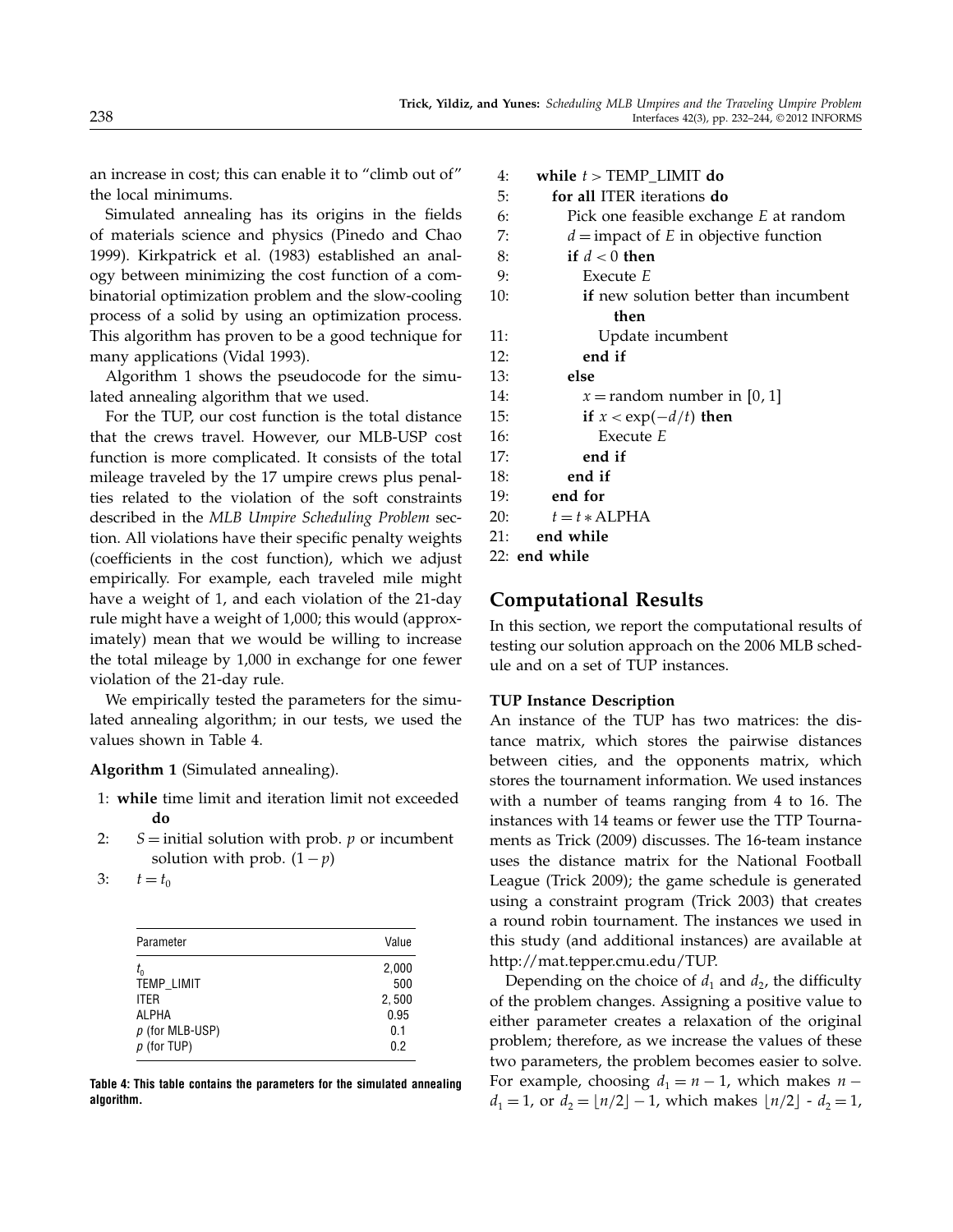| 2005      | 2006a   | 2006b   | 2008    | 2009    | 2010    |
|-----------|---------|---------|---------|---------|---------|
| 430,795   | 465.175 | 463.452 | 445.932 | 458.258 | 455.642 |
| 9.078     | 4.540   | 4.426   | 3.842   | 6.868   | 4.257   |
| 2(23, 27) | 0       |         | 3       |         |         |
| 16        |         |         |         |         |         |
| 6         |         |         | 3       |         |         |
| 26        | 18      |         | 28      | 9       | 14      |
| 79        | 76      | 59      | 69      | 44      | 70      |
|           | 0       | 3(1)    |         |         |         |
|           |         |         |         |         |         |

Table 5: This table contains the results for the MLB-USP obtained with simulated annealing.

simply means that Constraint (4) or Constraint (5), respectively, is not in effect.

### Summary of Results

We used the methodology described in this paper to provide MLB schedules during the 2006 and 2008– 2010 seasons. In this section, we describe the results for the 2006 schedule.

We coded the greedy matching heuristic using Visual Basic within Microsoft Excel, and the simulated annealing heuristic using C. Both algorithms are run on a Linux PC with Pentium 4 3.7 GHz processor. We obtained the best solutions using a sequence of runs with different penalty weights; the longest single run took approximately four days (approximately two billion iterations). Table 5 summarizes the results.

Column "2005" shows the characteristics of the 2005 MLB umpire schedule, which we constructed manually. Columns "2006a" and "2006b" show two of the best schedules we were able to obtain for the 2006 season. In summary, the schedules we obtained improve almost every measure of quality in exchange for higher total mileage (approximately 2,000 additional miles per crew over the entire season). In keeping with MLB's standard reporting, the mileage shown is for travel through the end of August (approximately 85 percent of the schedule), while the other statistics represent the full season. Schedules 2006a and 2006b show no violations of the 21-day rule, and schedule 2006a has only one violation of the 18-day rule. In 2005, two crews worked for 23 and 27 days without a day off, and, in 16 instances, a crew saw the same team more than once within an 18-day period. Our schedules are also more balanced, both in terms of the number of miles traveled and number of games umpired by the crews. Finally, we also reduced the number of times that the umpire crews fail to see the different teams at home and on the road. The entry in the last row of schedule 2006b means that there are three umpire crews that fail to see one of the 30 teams.

MLB used our scheduling method for its 2006 season; it used another method for its 2007 season, and returned to using our scheduling method in 2008. We also provided the schedules MLB used for its 2009 and 2010 seasons. Our methods consistently provide high-quality schedules, even as the underlying team schedule changes and the scheduling requirements vary. Note that, over time, the MLB trade-offs have changed; for example, during the 2009 and 2010 seasons, it strongly emphasized equal game counts among the crews, and ensuring that each crew sees as many teams at home as possible. Our methods generate schedules that meet each year's unique objectives and requirements, thus providing MLB with flexibility.

In summary, MLB benefited from this study; its umpire schedules are more balanced and have fewer rule violations, and its umpires miss fewer at-home and on-the-road teams. In addition, generating the schedules requires less time and manual effort.

To solve the TUP instances, we implemented the greedy matching heuristic and the simulated annealing algorithm using the script language in ILOG OPL Studio 3.7. We ran the algorithms on a Linux server with an Intel(R) Xeon(TM) 3.2 GHz processor. However, as the problem size increased, even finding a feasible solution to the TUP became difficult. Table 6 summarizes the results using the heuristic approach on the smallest seven instances with  $d_1 = d_2 = 0$ , which means that Constraints (4) and (5) are the most restricting. Although the heuristic was able to solve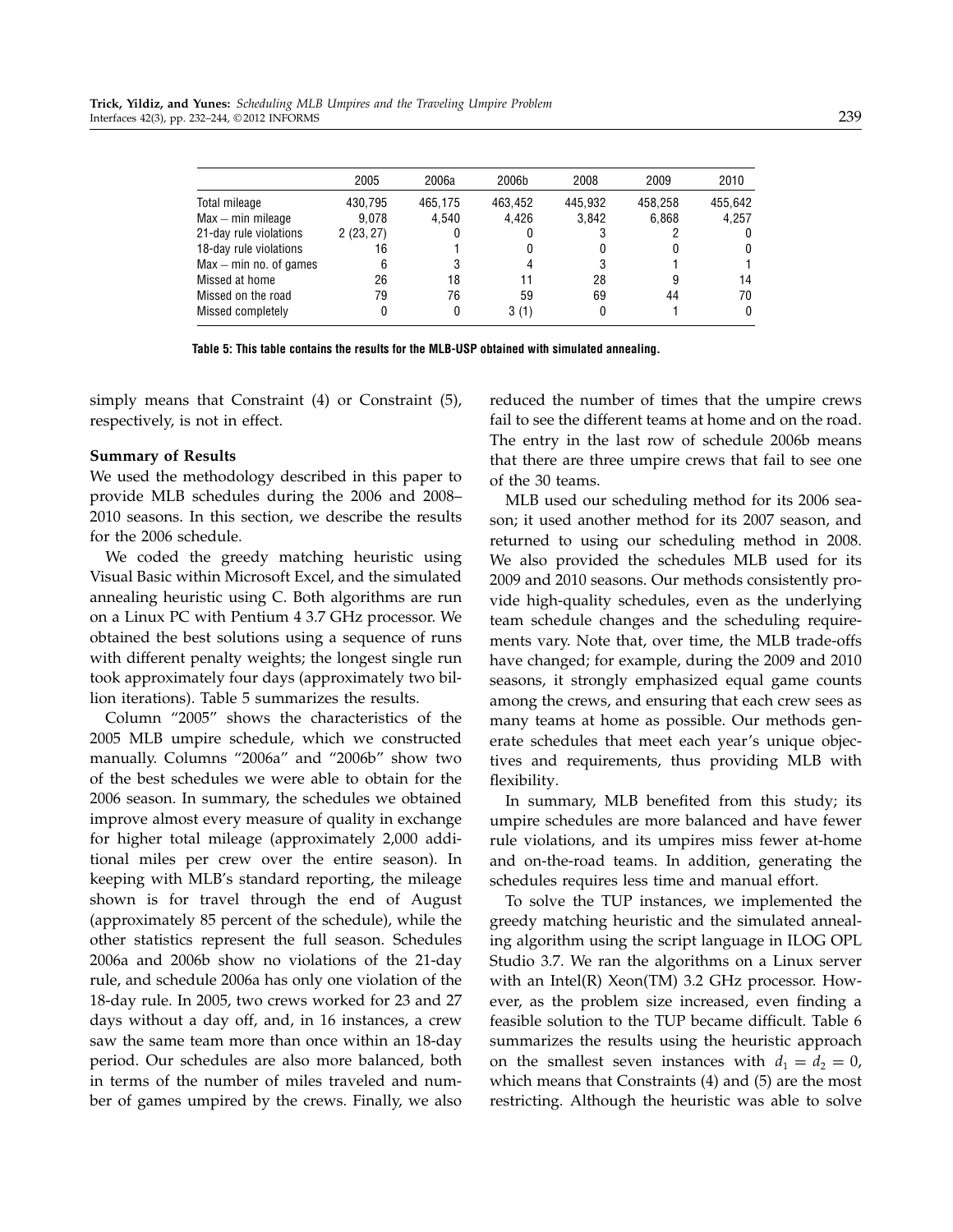| No. of teams | OPT distance | <b>Distance</b> | Time (secs) |
|--------------|--------------|-----------------|-------------|
| 4            | 5,176        | 5,176           | 0           |
| 6            | 14,077       | 14,077          | 0           |
| 8            | 34,311       | 34,311          | 60          |
| 10           | 48,942       | 50,196          | 228         |
| 12           | Infeasible   |                 |             |
| 14           | Unknown      |                 |             |
| 16           | Unknown      |                 |             |
|              |              |                 |             |

Table 6: This table shows the simulated annealing results for the TUP with  $d_1 = d_2 = 0.$ 

the 4-, 6-, and 8-team instances to optimality fast, it was unable to solve the 10-team instance to optimality. However, it was able to find a quality solution fast. As we stated above, the 12-team instance proved to be infeasible, and we were unable to find a feasible solution for the 14- and 16-team instances using the heuristic approach.

Based on the results we obtained using the three different techniques, it is obvious that the 14- and 16-team instances are very difficult instances to solve when  $d_1 = d_2 = 0$ . To further investigate the heuristic approach's performance on the TUP, we solved the relaxations of these two instances by increasing the values of  $d_1$  and  $d_2$  (see Table 7). We also solved these instances using the IP formulation. We ran the IPs for 24 hours, whereas we ran the heuristic for three hours. For the 14-team instances, we see that the simulated annealing approach obtained as good or better results than the IP approach in a shorter time. For the 16-team instance, neither method was able to find a feasible solution, except for the relaxation with  $n - d_1 = 7$  and  $\lfloor n/2 \rfloor - d_2 = 2$ . For that instance, we were able to find a solution using the simulated annealing method.

| No. of |   |                                                             |         | Integer program | Simulated annealing |            |  |
|--------|---|-------------------------------------------------------------|---------|-----------------|---------------------|------------|--|
|        |   | teams $n-d_1$   $n/2$   $-d_2$ Distance Time (hrs) Distance |         |                 |                     | Time (hrs) |  |
| 14     | 6 | 3                                                           | 182,531 | 24              | 180,697             | 3          |  |
| 14     | 5 | 3                                                           | 169,012 | 24              | 169,173             | 3          |  |
| 16     | 8 | 2                                                           |         | 24              |                     | 3          |  |
| 16     |   | 3                                                           |         | 24              |                     | 3          |  |
| 16     |   | 2                                                           |         | 24              | 176,527             | 3          |  |

Table 7: This table shows IP and simulated annealing results for TUP on the relaxations of 14- and 16-team instances, with  $d_1 + d_2 > 0$ .

| No. of |    | ΙP                                                                        |  | C.P    |  | SA |                                  |  |
|--------|----|---------------------------------------------------------------------------|--|--------|--|----|----------------------------------|--|
|        |    | teams $n-d_1$ $\mid n/2 \mid -d_2$ Dist. Time (hrs) Dist. Time Dist. Time |  |        |  |    |                                  |  |
| 30     | .h | 5                                                                         |  | memory |  |    | out of $-24$ hrs $581,363$ 5 hrs |  |

Table 8: This table shows IP, CP, and simulated annealing (SA) results for TUP on the MLB's 2006 game schedule with 30 teams.

As we stated when we defined it, the TUP is an abstraction of the MLB-USP, which is defined on a 30-team league and game schedule. To reconcile the TUP and MLB-USP, we created an instance of the TUP on this set of teams and the 2006 game schedule. To mimic the "18-day rule," we set  $\lfloor n/2 \rfloor - d_2 = 5$ and tried to solve this instance using the IP, CP, and heuristic approaches (see Table 8). We see that the heuristic approach outperformed both the IP and CP approaches on this instance.

### Conclusion

In this paper, we present the method we have used to schedule the MLB umpires in 2006 and 2008–2010. We formally define the MLB-USP, introduce a new approach to developing umpire schedules, and define the TUP.

This project started in the spring of 2005 as an elective course for MBA students in the operations research track of Tepper School of Business. The research team held periodic meetings with a former MLB umpire who had been responsible for constructing the umpire schedules, which he manually built in a few weeks. Based on what they learned in these meetings, the research team members were able to understand what an acceptable schedule should look like. At the end of the spring semester, the team produced a few schedules; however, they were unsuitable for actual implementation because they underemphasized the prohibition on repeating visits in too short of a time. Early in 2006, we developed the approach described in this paper; we generated the actual schedules for the 2006 season in February 2006.

We show that umpire scheduling, although simpler than game scheduling, is a challenging problem. We also show that conventional optimization methods are ineffective in solving the MLB-USP and large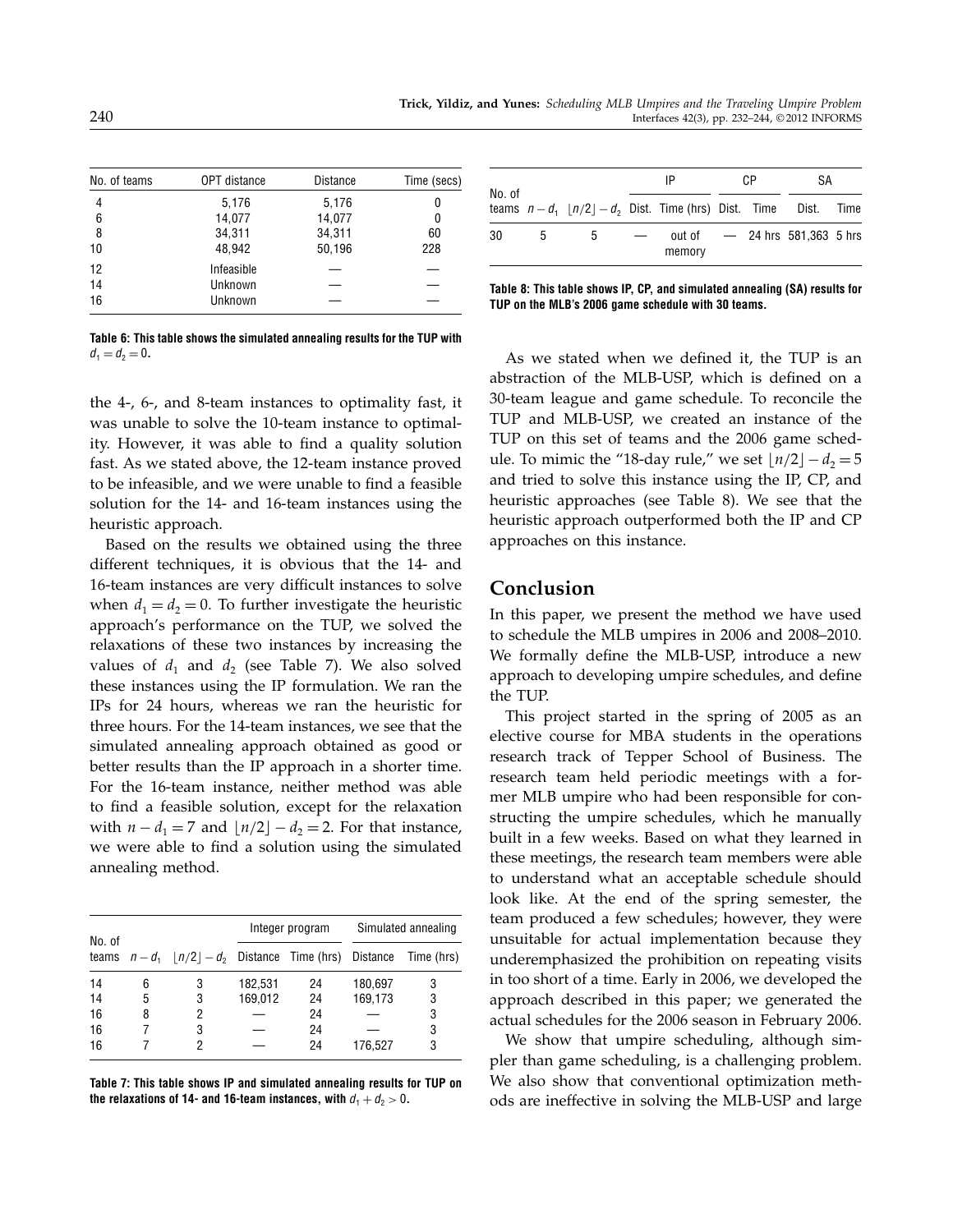instances of the TUP, and even find it difficult to find feasible solutions. This experience led us to believe that metaheuristics provide better solutions than exact solution methods.

We demonstrate that the heuristic approach based on simulated annealing is simple to implement and provides good results. However, our method needs fine-tuning. One improvement to our MLB software could be the use of IP large neighborhood search. For example, we could unassign a piece of the schedule, reassign it in an "optimal" way, and repeat the process for other pieces.

The algorithm we describe in this paper is specific to MLB umpire scheduling, particularly because of the objective function and the slot structure. The highlevel technique (greedy matching heuristic followed by simulated annealing) could also be reused to solve other umpire scheduling problems.

#### Appendix A. IP Formulation for the MLB-USP

### A.1. Problem Data

Constants That Appear in the Constraints

• S, T,  $C =$  sets of all series, teams, and crews, respectively;

•  $H_k$ ,  $R_k$  = sets of all series in which team k plays at home or on the road, respectively;

•  $V = set$  of pairs of series  $(i, j)$  that form a valid transition (i.e., they are in consecutive slots and do not violate any hard travel restrictions);

•  $M = set$  of pairs of series  $(i, j)$  that, if assigned to the same crew, will cause a violation of the 18-day rule;

•  $U = set$  of pairs of series  $(i, j)$  that can never be assigned to the same crew for a reason (e.g., they constitute an unacceptable transition; they violate the 18-day rule by too much, etc.);

•  $g_i$  = number of games in series *i*.

Objective Function Coefficients

•  $d_{ii}$  = travel miles for all  $(i, j) \in V$ ;

•  $m_{ij}$  = penalty for assigning series *i* and *j* to the same crew for all  $(i, j) \in M$  (the smaller the separation, the larger the  $m$  value);

•  $p_h$ ,  $p_r$ ,  $p_a$  = penalties for not seeing a team at home, on the road, and at all, respectively;

•  $p_f$  = penalty for seeing a team more than four times;

•  $p_g$ ,  $p_m$  = penalties for deviating too much in number of games and mileage, respectively;

•  $p_0$  = penalty for not having a day off in a 22-day period.

#### A.2. Variables

•  $x_{ic} = 1$  if series  $i \in S$  is assigned to crew  $c \in C$  (binary); •  $x_{ijc} = 1$  if crew c umpires series j immediately after series *i*, for all  $(i, j) \in V$  (binary);

•  $y_{ii} = 1$  if both series *i* and *j* are assigned to the same crew, for all  $(i, j) \in M$  (binary);

•  $h_{ck} = 1$  if crew c does not see team  $k \in T$  at home (continuous,  $\geq$  0);

•  $r_{ck} = 1$  if crew c does not see team k on the road (continuous,  $\geq$  0);

•  $a_{ck} = 1$  if crew c does not see team k at all (continuous,  $\geq$  0);

•  $f_{ck}$  = number of times crew c sees team k in excess of MEET\_TOL times (continuous,  $\geq 0$ );

•  $\delta_{g}$ ,  $\delta_{m}$  = difference between maximum and minimum number of games and mileage, respectively, over all crews (continuous,  $\geq$  0). These values are positive only if they are larger than GAMEDEV\_TOL and MILEAGEDEV\_TOL, respectively;

•  $o_{wc} = 1$  if crew c does not have a day off during the 22-day window w (continuous,  $\geq$  0).

#### A.3. The IP Model

Minimize 
$$
\sum_{(i,j)\in V} \sum_{c\in C} d_{ij}x_{ijc} + \sum_{(i,j)\in M} m_{ij}y_{ij} + p_h \sum_{k\in T} \sum_{c\in C} h_{ck}
$$

$$
+ p_r \sum_{k\in T} \sum_{c\in C} r_{ck} + p_a \sum_{k\in T} \sum_{c\in C} a_{ck} + p_f \sum_{k\in T} \sum_{c\in C} f_{ck}
$$

$$
+ p_g \delta_g + p_m \delta_m + p_o \sum_{\substack{\text{all } 22\text{-day } c\in C}} \sum_{c\in C} o_{wc}
$$
  
windows w

subject to

$$
\sum_{c \in C} x_{ic} = 1, \quad \forall i \in S \tag{A1}
$$

$$
\sum_{i \in I} x_{ic} \le 1, \quad \forall \,\text{slot } l, c \in C \tag{A2}
$$

$$
x_{ic} + x_{jc} - x_{ijc} \le 1, \quad x_{ijc} \le x_{ic}, \quad x_{ijc} \le x_{jc},
$$
  

$$
\forall (i, j) \in V, c \in C \quad (A3)
$$

$$
x_{ic} + x_{jc} - y_{ij} \le 1, \quad \forall (i, j) \in M, c \in C \tag{A4}
$$

$$
x_{ic} + x_{jc} \le 1, \quad \forall (i, j) \in U, c \in C \tag{A5}
$$

$$
1 - \sum_{i \in H_k} x_{ic} \le h_{ck}, \quad \forall k \in T, c \in C \tag{A6}
$$

$$
1 - \sum_{i \in R_k} x_{ic} \le r_{ck}, \quad \forall k \in T, c \in C \tag{A7}
$$

$$
h_{ck} + r_{ck} - a_{ck} \le 1, \quad \forall k \in T, c \in C
$$
 (A8)

 $\sum$ i∈ $H_k \cup R_k$  $x_{ic}$  – **MEET\_TOL**  $\leq f_{ck}$ ,  $\forall k \in T$ ,  $c \in C$  (A9)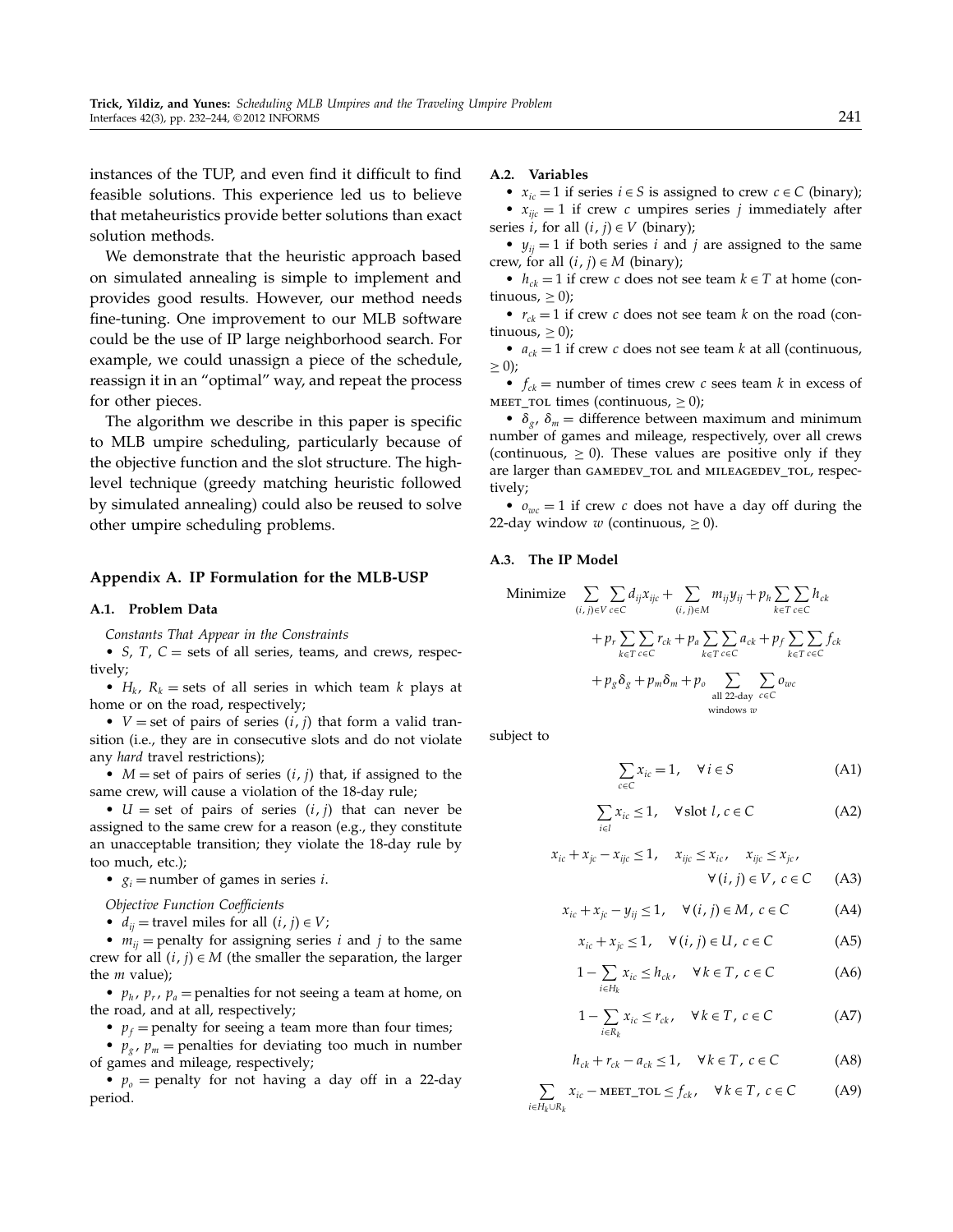$$
\sum_{i' \text{ s off day } \in w} x_{ic} + \sum_{\substack{(i,j) \in V \\ (i,j')' \text{ s off day } \in w}} x_{ijc} + o_{wc} \ge 1,
$$

$$
\forall 22\text{-day window } w, c \in C \qquad (A10)
$$

$$
\sum_{i' \text{s off day } \in w} x_{ic} + \sum_{\substack{(i,j) \in V \\ (i,j')' \text{s off day } \in w}} x_{ijc} \ge 1,
$$

$$
\forall (MAX\_WORK + 1)-day window w, c \in C
$$
 (A11)

$$
\sum_{i \in S} g_i x_{ic_1} - \sum_{i \in S} g_i x_{ic_2} - \text{GAMEDEV\_TOL} \le \delta_g,
$$
\n
$$
\text{Y and and using a figure 2, 2, 3}
$$

$$
\forall \text{ordered pairs of crews } c_1, c_2 \qquad (A12)
$$

$$
\sum_{(i,j)\in V} m_{ij} x_{ijc_1} - \sum_{(i,j)\in V} m_{ij} x_{ijc_2} - \text{MILEAGEDEV\_TOL} \le \delta_m,
$$
  
Y ordered pairs of crews  $c_1, c_2$  (A13)

 $x_{ic} = 0$ , if  $i \neq 0$  is in a slot where c is off (A14)

$$
x_{ic} = 0
$$
, if *c* is off in slot *l* and *i* is in slot *l* – 1

or 
$$
l+1
$$
 and crosses over. (A15)

Brief descriptions of the constraints follow. Constraint (A1): Each series must be assigned to a single crew; Constraint (A2): for each slot and crew, at most one series is played; Constraint (A3): if  $x_{ic} = x_{jc} = 1$  for a given crew, then  $x_{ijc} = 1$ , and if either  $x_{ic} = 0$  or  $x_{jc} = 0$ , then  $x_{ijc} = 1$ 0; Constraint (A4): if  $x_{ic} = x_{jc} = 1$  for a given crew, then  $y_{ij} = 1$ ; Constraint (A5): do not allow unacceptable constraint violations; Constraints (A6)–(A8): define variables that indicate whether or not a crew sees a given team at home, on the road, and at all, respectively; Constraint (A9): make  $f_{ck}$  equal to the number of times above MEET\_TOL (which was chosen to be equal to 4) that a crew sees a team during the season; Constraint (A10): define variables that indicate whether a crew has at least one day off inside a given 22-day window; Constraint (A11): prohibit a crew from working more than MAX\_WORK+1 days without a day off (this is the hard limit on the 21-day rule); Constraints (A12)–(A13): define variables that measure the maximum difference in miles traveled and number of games played, respectively, across all crews. These differences only become meaningful once they are above the values of MILEAGEDEV\_TOL and GAMEDEV\_TOL, respectively; Constraint (A14): assign prescheduled vacations; Constraint (A15): prohibit crossover series around vacation slots.

We also studied the effect of adding cutting planes to the above formulation and decided to extend the model using the following cuts.

$$
\sum_{c \in C} \sum_{j | (i,j) \in V} x_{ijc} = 1, \quad \forall i \in S, i \text{ is neither in the last slot} \text{nor possibly followed by a vacation;}
$$
\n
$$
\sum_{c \in C} \sum_{i | (i,j) \in V} x_{ijc} = 1, \quad \forall j \in S, j \text{ is neither in first slot nor} \text{possibly preceded by a vacation.}
$$

(A16)

#### Appendix B. IP Formulation for the TUP

#### B.1. Problem Data

•  $S, T, C = sets$  of all slots, teams, and crews (umpires), respectively;

• 
$$
\text{OPP}[t, i] = \begin{cases} j, & \text{if team } i \text{ plays against team } j \\ -j, & \text{if team } i \text{ plays against team } j \\ \text{at venue } j \text{ in slot } t \text{;} \end{cases}
$$

•  $d_{ij}$  = travel miles between venues *i* and *j*.

The following constants are defined to have a more readable model.

- $n_1 = n d_1 1;$ •  $n_2 = \lfloor n/2 \rfloor - d_2 - 1;$
- $N_1 = \{0, \ldots, n_1\};$
- $N_2 = \{0, \ldots, n_2\}.$

#### B.2. Variables

•  $x_{isc} = 1$  if series, which is played at venue  $i \in T$  in slot  $s ∈ S$ , is assigned to crew  $c ∈ C$  (binary);

•  $z_{iisc} = 1$  if crew c umpires series, which is played at venue  $i$  in slot  $t$ , then umpires series played at venue  $j$  in slot  $t + 1$  (binary).

#### B.3. The IP Model

$$
\text{Minimize} \quad \sum_{i \in T} \sum_{j \in T} \sum_{c \in C} \sum_{s \in S: s < |S|} d_{ij} z_{ijsc}
$$

subject to

$$
\sum_{c \in C} x_{isc} = 1, \quad \forall i \in T, s \in S: OPP[s, i] > 0
$$
 (B1)

$$
\sum_{i \in T: OPP[s,i]>0} x_{isc} = 1, \quad \forall s \in S, \ c \in C
$$
 (B2)

$$
\sum_{s \in S: OPP[s,i] > 0} x_{isc} \ge 1, \quad \forall \, i \in T, \, c \in C \tag{B3}
$$

$$
\sum_{s_1 \in N_1} x_{i(s+s_1)c} \le 1, \quad \forall i \in T, c \in C, s \in S: s \le |S| - n_1 \quad (B4)
$$

$$
\sum_{s_2 \in N_2} \left( x_{i(s+s_2)c} + \sum_{k \in T : OPP[s+s_2, k] = i} x_{k(s+s_2)c} \right) \le 1,
$$
  
 
$$
\forall i \in T, c \in C, s \in S : s \le |S| - n_2
$$
 (B5)

$$
x_{isc} + x_{j(s+1)c} - z_{ijsc} \le 1,
$$
  
\n
$$
\forall i, j \in T, c \in C, s \in S: s \le |S|.
$$
 (B6)

We strengthened the formulation with the following additional valid inequalities.

$$
x_{isc} = 0, \quad \forall \, i \in T, \, c \in C, \, s \in S: \, OPP[s, i] < 0 \qquad (B7)
$$

$$
z_{ijsc} - x_{isc} \le 0, \quad \forall i, j \in T, c \in C, s \in S: s < |S|
$$
 (B8)

$$
z_{ijsc} - x_{j(s+1)c} \le 0, \quad \forall i, j \in T, c \in C, s \in S: s < |S|
$$
 (B9)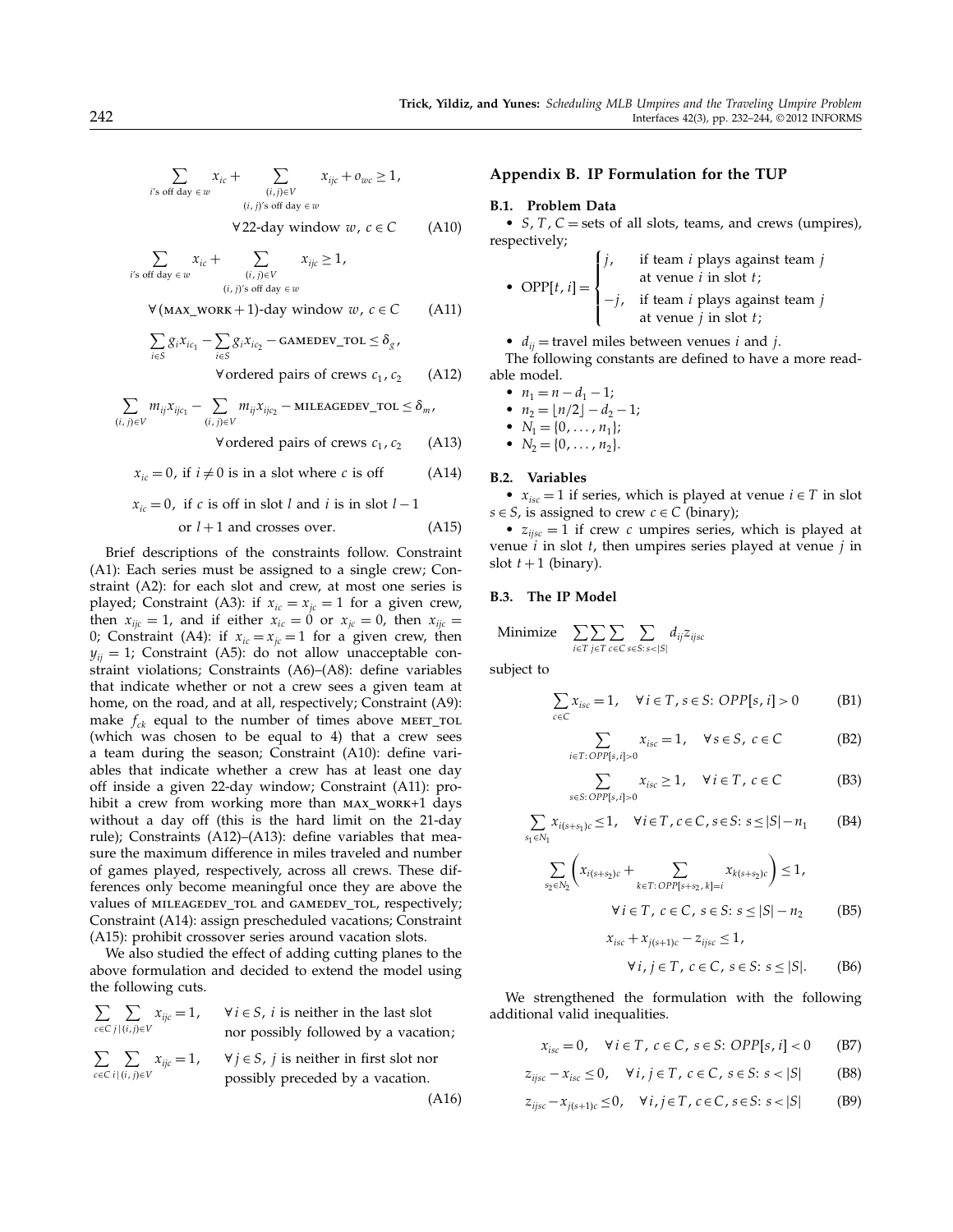$$
\sum_{i\in T} z_{ijsc} - \sum_{i\in T} z_{ji(s+1)c} = 0,
$$

$$
\forall j \in T, \ c \in C, \ s \in S: \ s < |S| - 1 \qquad (B10)
$$

$$
\sum_{i \in T} \sum_{j \in T} z_{ijsc} = 1, \quad \forall \, c \in C, \, s \in S: s < |S|. \tag{B11}
$$

Brief descriptions of the constraints follow. Constraint (B1): Each series must be assigned to a single crew; Constraint (B2): each crew is assigned to exactly one series per slot; Constraint (B3): each crew sees each team at least once at the team's home; Constraint (B4): no crew should visit a venue more than once in any  $n - d_1$  consecutive slots; Constraint (B5): no crew should see a team twice in any  $\lfloor n/2 \rfloor$  $d_2$  consecutive slots; Constraint (B6): if crew  $c$  is assigned to a series at venue  $i$  in slot  $s$  and to a series at venue  $j$ in slot  $s + 1$ , then the crew should move from *i* to *j* in slot s; Constraint (B7): if team  $i$  plays away in slot  $t$ , no crew can be assigned to the series at venue i; Constraint (B8): if crew  $c$  moves from venue  $i$  to venue  $j$  in slot  $t$ , it must be assigned to a series at venue  $i$  in  $t$ ; Constraint (B9): if crew  $c$ moves from venue  $i$  to venue  $j$  in slot  $t$ , it must be assigned to a series at venue i in  $t + 1$ ; Constraint (B10): number of crews moving to venue  $j$  at slot  $t$  should be equal to the number of crews moving from venue  $j$  at  $t + 1$ ; Constraint (B11): each crew must move in each slot.

### Appendix C. CP Formulation for TUP in OPL

#### Model Parameters

| $T = \{1, \ldots, 2n\}$ is the set of teams;      |  |                                                                                                                                                                                                                                                                                                                                                                                                                                                                                                                                                       |  |  |  |  |  |
|---------------------------------------------------|--|-------------------------------------------------------------------------------------------------------------------------------------------------------------------------------------------------------------------------------------------------------------------------------------------------------------------------------------------------------------------------------------------------------------------------------------------------------------------------------------------------------------------------------------------------------|--|--|--|--|--|
| $S = \{1, \ldots, 4n-2\}$ is the set of slots;    |  |                                                                                                                                                                                                                                                                                                                                                                                                                                                                                                                                                       |  |  |  |  |  |
| $U = \{1, \dots, n\}$ is the set of umpire crews; |  |                                                                                                                                                                                                                                                                                                                                                                                                                                                                                                                                                       |  |  |  |  |  |
|                                                   |  | $\left j\right\rangle$ if team <i>i</i> plays against<br>opponents $[t, i] = \begin{cases} \text{t any } j \text{ a regularist} \\ \text{t a } j \text{ a } j \text{ a } j \text{ a } j \text{ a } j \text{ a } j \text{ a } j \text{ a } j \text{ a } j \text{ a } j \text{ a } j \text{ a } j \text{ a } j \text{ a } j \text{ a } j \text{ a } j \text{ a } j \text{ a } j \text{ a } j \text{ a } j \text{ a } j \text{ a } j \text{ a } j \text{ a } j \text{ a } j \text{ a } j \text{ a } j \text{ a } j \text{ a } j \text{ a } j \text{ a }$ |  |  |  |  |  |
|                                                   |  | if team $i$ plays against<br>team $j$ at venue $j$ in slot $t$ ;                                                                                                                                                                                                                                                                                                                                                                                                                                                                                      |  |  |  |  |  |
|                                                   |  |                                                                                                                                                                                                                                                                                                                                                                                                                                                                                                                                                       |  |  |  |  |  |

dist[ $i$ ,  $j$ ] = distance between venues  $i$  and  $j$ .

#### Decision Variables

team\_assigned[ $u, t, 0$ ] = the home team that umpire crew u sees in slot *t*.

team\_assigned[u, t, 1] = the away team that umpire crew u sees in slot  $t$ .

The formulation in the OPL language is as follows:

```
minimize with linear relaxation
   sum (u in U, t in S: t < 4*n-2)
     dist[team_assigned[u,t,0],
     team_assigned[u,t+1,0]]
subject to {
forall(u in U, t in S)
    team_assigned[u,t,1]
     = opponents[t,team_assigned[u,t,0]];
```

```
//Constraints (1)&(2)
forall(t in S) {
    distribute( all(i in G) 1,
       all(j in T: opponents[t,j] < 0)
       -1*opponents[t,j],
    all(u in U) team_assigned[u,t,0]); };
//Constraint (3)
forall(u in U)
    atleast(all(i in T) 1, all(i in T) i,
       all(t in S) team_assigned[u,t,0]);
//Constraint (4)
forall(u in U, t in S: t \leq (4*n-2)-(n-d1-1))
   alldifferent(all(r in [0..n-d1-1])
       team_assigned[u,t+r,0]);
//Constraint (5)
forall(u in U, t in S: t \leq (4*n-2)-(\text{floor}(n/2)-d2-1))
   alldifferent(all(r in [0..floor(n/2)-d2-1],
   y in [0..1]) team_assigned[u, t+r, y]);
search {
    forall(t in S)
       forall(u in U)
           tryall (i in T: opponents[t,i] > 0)
               team_assigned[u,t,0] = i; };
```
#### Acknowledgments

The authors would like to thank Heather Barringer and Jonathan Levine, two former MBA students at the Tepper School of Business, for their contribution. Both were involved in the development of the 2006 MLB umpire schedule that started as part of an MBA-level project course in the spring semester of 2005.

#### References

- Briskorn, D. 2008. Sports Leagues Scheduling: Models, Combinatorial Properties, and Optimization Algorithms. Springer Verlag, Berlin.
- Duarte, A. R., C. C. Ribeiro, S. Urrutia, E. H. Haeusler. 2007. Referee assignment in sports leagues. E. Burke, H. Rudová, eds. Practice and Theory of Automated Timetabling VI, Lecture Notes in Computer Science, Vol. 3867. Springer, Berlin, 158–173.
- Easton, K., G. Nemhauser, M. Trick. 2001. The traveling tournament problem description and benchmarks. T. Walsh, ed. Proc. Seventh Internat. Conf. Principles Practice Constraint Programming (CP'01), Lecture Notes in Computer Science, Vol. 2239. Springer, Berlin, 580–584.
- Easton, K., G. Nemhauser, M. Trick. 2004. Sports scheduling. J. Y.-T. Leung, ed. Handbook of Scheduling: Algorithms, Models, and Performance Analysis. CRC Press, Boca Raton, FL, 52-1–52-19.
- Evans, J. R. 1988. A microcomputer-based decision support system for scheduling umpires in the American Baseball League. Interfaces **18**(6) 42-51.
- Evans, J. R., J. E. Hebert, R. F. Deckro. 1984. Play ball!—The scheduling of sports officials. Perspect. Comput.: Appl. Academic Sci. Community 4(1) 18–29.